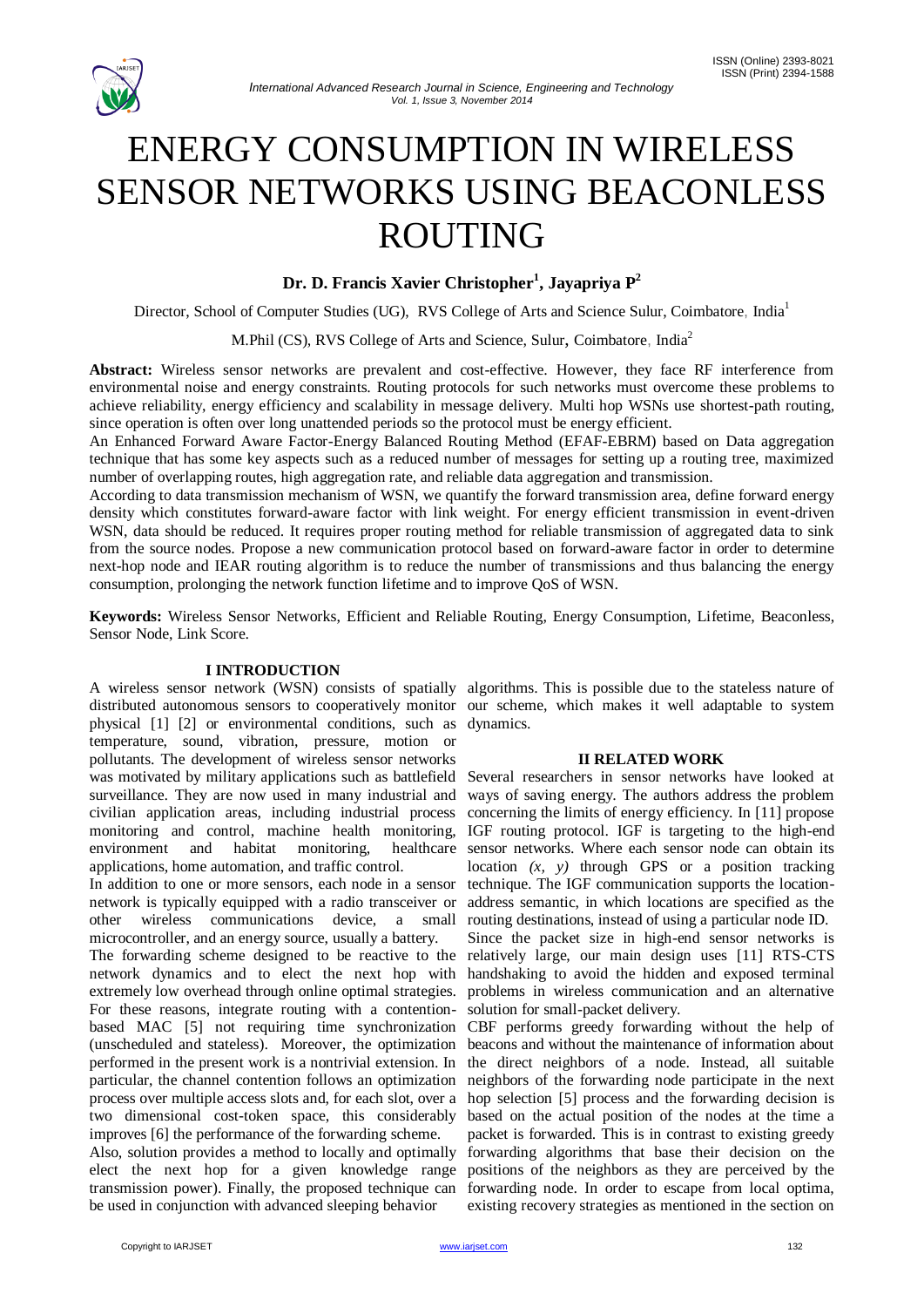

related work, can either be used directly or may be adapted environment, the performance of an RF link varies with to be used with CBF

We propose an energy efficient and reliable [8] routing protocol (EERR), which uses hierarchical clustering and to In IEAR, shortest routes are initially admitted into [9] the develop it we introduce a set of cluster heads and headset routing table based on hop-count. Some RF links are in which two phases namely election phase and data transfer phase are considered.

During the election phase a head-set consisting of it will be blacklisted and lost from the table. This allows several nodes is selected and in the data transfer phase for adaptiveness. the headset member receives data from the neighboring **Path Selection by Calculating Link Score Value in**  nodes and transmits the aggregated results to the distant **Network:** base station, which is done on a rotation basis. The results Link Score is used when there are two links of different show that the energy consumption can be decreased and routes with the same hub distance competing to be the lifetime of the network is also increased.

Several network layer protocols have [7] been proposed to improve the effective lifetime of a network with a limited link replacement is initiated. The search ignores energy supply. In this article we propose a centralized blacklisted links and targets [6] the link with the lowest routing protocol called Base-Station Controlled Dynamic Link Score to be replaced. When there is more than one Clustering Protocol (BCDCP), which distributes the entry with the same Link Score, the entry with the longest energy dissipation evenly among all sensor nodes to improve network lifetime and average energy savings. The length, then the route with the higher Link Score is performance of BCDCP is then compared to clusteringbased schemes such as Low-Energy Adaptive Clustering Hierarchy (LEACH), LEACH-centralized (LEACH-C), Link Score =  $(PE \times WE + PT \times WT)$ and Power-Efficient Gatthering in Sensor Information Where, PE – energy level of the next hop node (0.0 to Systems (PEGASIS).

### **III PROPOSED MODEL**

Proposed model consists of three phases.

- 1. Setup Phase
- 2. Route Selection
- 3. Data Dissemination
- 3.1 Route Update

### **PHASE I**

### **SETUP PHASE:**

When a hub is powered on, it broadcasts an Advertisement (ADV) packet indicating that it wants to receive RPT packets. When a neighboring node around the hub [9] receives this ADV packet, it will store the route to the hub in its routing table. Nodes do not circulate the ADV packet received.

When a node is powered on, it delays for a random interval of time before starting an initialization process. A node starts the initialization process by broadcasting a Route [9] Request (RREQ) packet asking for a route to a hub. When a hub receives a RREQ packet, it will broadcast a Route Reply (RREP) packet.

Similarly, when a node gets a RREQ packet, it will broadcast a RREP packet if it has a route to a hub. Otherwise, it will ignore the RREQ packet. Nodes do not broadcast RREQ packets. When a node gets a RREP packet, it will store the route in its routing table.

When it has at least one route to the hub it skips the initialization process. By introducing random delay for each node to begin initialization process, a portion of nodes will receive a RREP packet before they have begun their initialization process.

### **PHASE II**

### **ROUTE SELECTION PHASE:**

Ideally, the best route is the shortest as it incurs the lowest latent and consumes the least energy. In an actual

physical distance and the terrain between nodes and should be accounted for in routing decisions.

affected by temporary external disruption and if a link fails to relay all packets in the last N consecutive attempts, then

admitted to the routing table.

When a new link is received and the routing table is full, length is chosen to be replaced. If there is a tie in route admitted. Link score will be calculated with a help of formula.

100.0),

WE– assigned weight for PE  $(0.0 \text{ to } 1.0)$ ,

PT – transmission success rate (0.0 to 100.0) and

 $WT - assigned weight for PT (0.0 to 1.0).$ 

Packets at sender side will be received at destination side with a help of updating best path. Path will be updated by calculating link score. Link [9] score will be calculated with a help of formula. A best path should possess maximum of link score value and minimum of path length.



### Fig. 3.1 Route selection by calculating link score values.

### PHASE III **DATA DISSEMINATION:**

Sensor nodes generate RPT packets at periodic intervals or sleep, waiting for some event to [4] [9] happen.

An RPT packet contains information of interest to network users and has two fields in its header: ExpPathLen and NumHopTraversed. The first field is the expected number of hops the packet will have to traverse before it reaches the hub.

To prevent potential deadlocks from occurring, a variable BufUtilLvl is used at each node to store the current utilization level of the packet output buffer. A threshold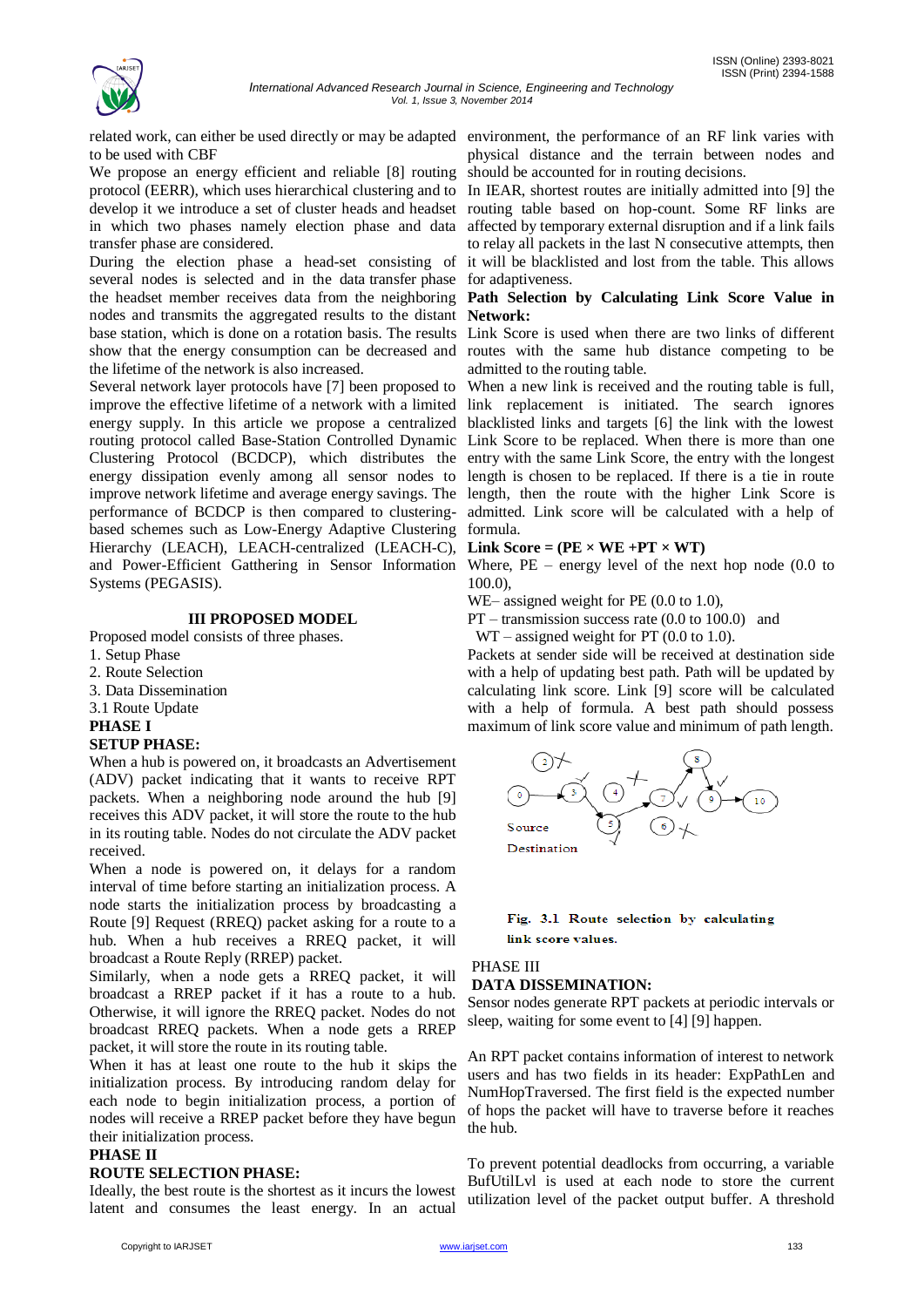

value, BLThreshold, is defined where BLThreshold < Bmax (max size of buffer).

If Buffer Utilization Level BufUtilLvl is greater than BLThreshold (Buffer Level), the packet will be relayed on the shortest route to the hub. This buffer control mechanism [7] ensures that new packets will not be injected when the buffer is almost full and there will always be at least one buffer space for transit packets to be routed.

### **Route Update**:

Sensor nodes continually update "best" routes in the routing table. Instead of explicit control packets, Improved Efficient and Reliability Routing [9] [10] Protocol (IEAR) uses the handshaking mechanism at the MAC layer. Route information is piggybacked onto both RTS (Ready-to-Send) and CTS (Clear-to-Sent) packets.

### **IV EXPERIMENTAL RESULTS**

The simulation results have been obtained using the quantitative analysis. NS-2 has been used to simulate the results. The energy consumption IEAR routing protocol designed is being compared and the results are shown.







Fig 4.3 Packet Delivery Ratio



Fig 4.4 Throughput

In the experiment, we evaluate the performance of the routing protocols as the area of the sensor field is increased. IEAR is organized into rounds, where each of them begins with a set-up phase, and is followed by data transfer [8] phase. Usually, the latter phase is longer than the former phase. Their sub-phases include advertisement, cluster set-up, schedule creation, and data transmission phases.

In advertisement phase, the self-selected cluster-heads [1] broadcast advertisement messages in their clusters, and the non-cluster-head nodes decide which clusters they